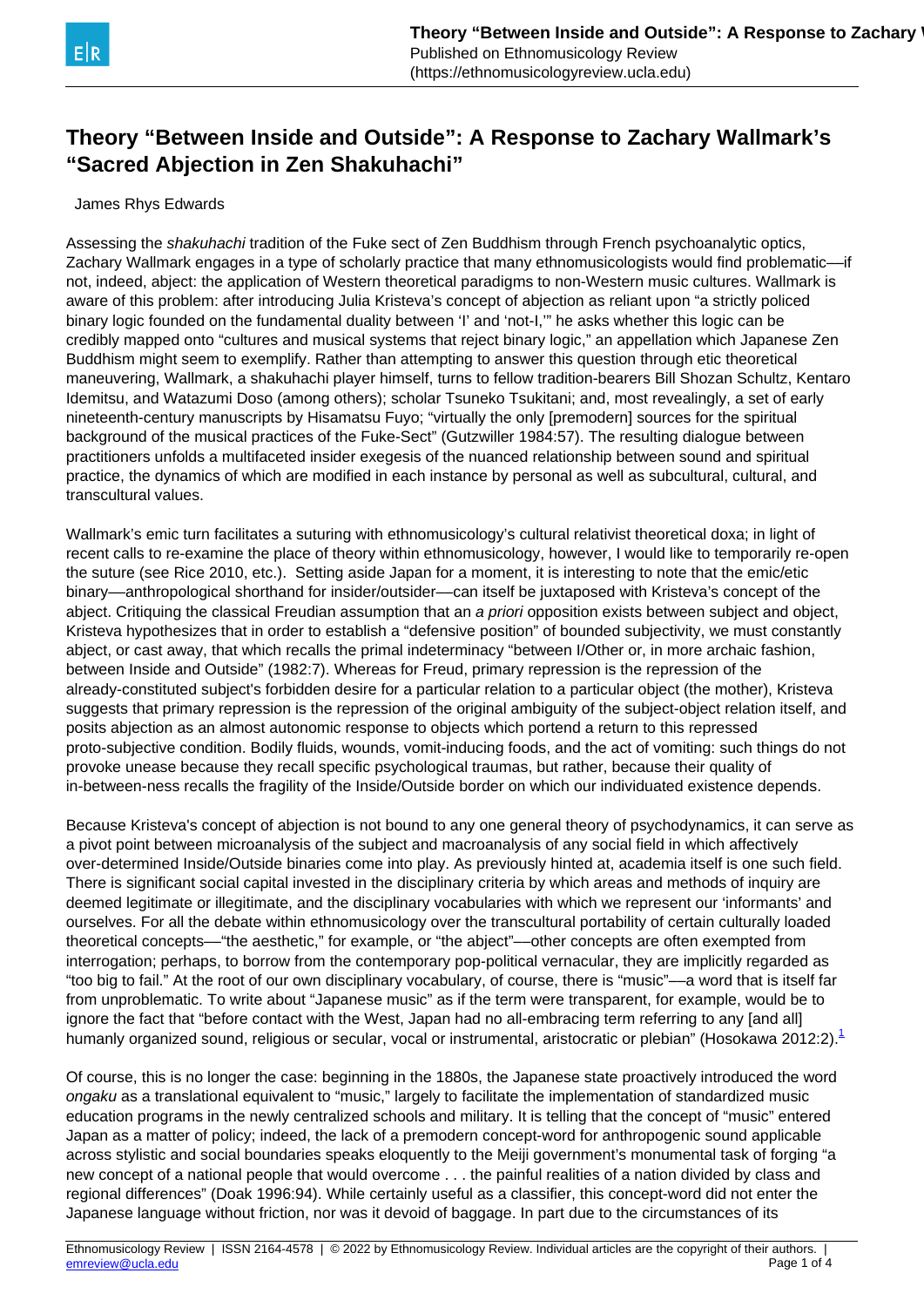Published on Ethnomusicology Review (https://ethnomusicologyreview.ucla.edu)

<span id="page-1-0"></span>introduction and in part because it had been used in the past to refer to musics of Tang Chinese origin, ongaku initially carried a connotation of foreign-ness (Western-ness) that made scholars of Japanese music hesitant to adopt it (Hosokawa 2012:6). To others, this very connotation ennobled the term: when prewar ethnographer Tanabe Hisao asked a Japanese colonial official in Taiwan whether the aboriginal population had ongaku, "the officer's reply was categorical: 'they have songs but no ongaku'" (7). His meaning, of course, was that the aboriginals had no civilized music. Introduced as a means of nationalizing structures of feeling, the concept of "music" quickly emerged as an index of the new Japanese nation-state's progress toward a Euro-American standard of civilization, as well as toward the realization of its desire for geopolitical parity with the Western imperial powers––a desire of which Tanabe's and the dismissive colonial official's very presence in Taiwan was symptomatic.

Ironically, Western visitors to Japan had been making similarly dismissive pronouncements for centuries. Portuguese missionary Luis Frois wrote in 1588 that "Japanese music, since they all howl together in one single voice in falsetto, is the most horrid that can exist" (Eppstein 2007:192), while the first British minister to Japan, Sir Rutherford Alcock, asserted in 1863 that "the discord they make, when they set themselves to produce what they call music, is something that baffles all description" (195). Japan was not the only non-Western society to be judged by its humanly organized sound: Western scholars have long deployed the music/non-music binary as a means of marking the border between the civilized and the savage, the human and the non-human worlds. The first work of comparative transcription, a 1636 study of Canadian and Brazilian indigenous songs by Marin Marsenne, introduced "a logical-analytical chain of reasoning that linked the sounds of nature, inanimate objects, animals, children, and women with non-European people and their music" (Ellingson 1992:113); just over two centuries later, in his canonical work On the Musically Beautiful, Eduard Hanslick lamented that "when the South Sea Islander bangs rhythmically with bits of metal and wooden staves and along with it sets up an unintelligible wailing, this is the natural kind of 'music', yet it just is not *music*" (1986:70). Hanslick's quasi-Hegelian speculation on the progression of "the musically competent Spirit" from "the natural kind of 'music'" to proper "music" foreshadowed early comparative musicological narratives of a linear evolution from inarticulate noise, through various "primitive" stages (of which non-Western musics are vestigial traces), to mature Western polyphony. Remarkably, this evolutionism persisted in musicological discourse well into the twentieth century, as evidenced by Curt Sachs's 1943 exclamation that "it is exciting to learn that the earliest known stage of music reappears in the babble songs of small children in European countries. For once the ontogenic law is fully confirmed: the individual summarized the evolution of mankind" (44).

It is, of course, the impulse to reject the violence implicit in such statements that drives contemporary ethnomusicologists to police against theoretical imperialism.<sup>[2](#page-1-0)</sup> Yet might the very vehemence of our rejection—or abjection––testify to the uncanny realization that our Eurocentric past is not as external to us as we would like to think? In a structural sense, after all, it is very much alive; imperialism established the historical preconditions for the development of the social structures and contradictions which we, as students of contemporary non-Western cultures, have set ourselves to decoding––as well as the institutionalized Euro-American privilege which affords us the luxury of doing so within the relatively autonomous social field of the academy. The "line in the sand" often drawn between cultural relativism and (Eurocentric) universalism dissembles the fact that both ideologies are discursive constructs of a particular expansionist political-economic system––identified by Jameson as late capitalism, by Wallerstein as the modern world-system, etc.––which has achieved a previously inconceivable degree of global saturation. When we ontologize cultural difference as it appears at any one point in time, we unwittingly occlude the dialectical interplay of systemic historical forces within which real and imagined differences (in ideology, artistic practices, the practice of everyday life, etc.) take shape. As Jameson, Wallerstein, and others have pointed out, this occlusion cripples our ability to formulate meaningful anti-systemic critique.

My point here is not to advocate "the arrogant and wholesale imposition by Western scholars of theories created in the crucible of one culture on other cultures" (Sorgenfrei 2007:312)––this is not a mode of scholarly practice that deserves recuperation. Neither, however, is the thinly veiled racial or environmental determinism toward which radical evocations of cultural relativism sometimes point (313). The concept of dwelling between these extremes is hardly new; few ethnomusicologists today would defend either the grand theories of high modernism or the essentialist models of culture invoked by nationalist politicians. It is, however, a perpetual challenge, one that demands a continual testing and expansion of the limits and norms of discourse. Often, this can be done through tried-and-true (ethno)musicological methods: in graphing the audible difference between recordings made by master shakuhachi players Doso Watazumi and Richard Stagg, for example, Wallmark renders visible the heterogeneity of what non-tradition-bearers might perceive as a unified "Inside," reminding us that difference obtains within the emic and etic as well as between them. Sometimes, however, adopting an extra-disciplinary perspective proves more fruitful: Wallmark's use of Kristeva and Bataille to illuminate the seemingly paradoxical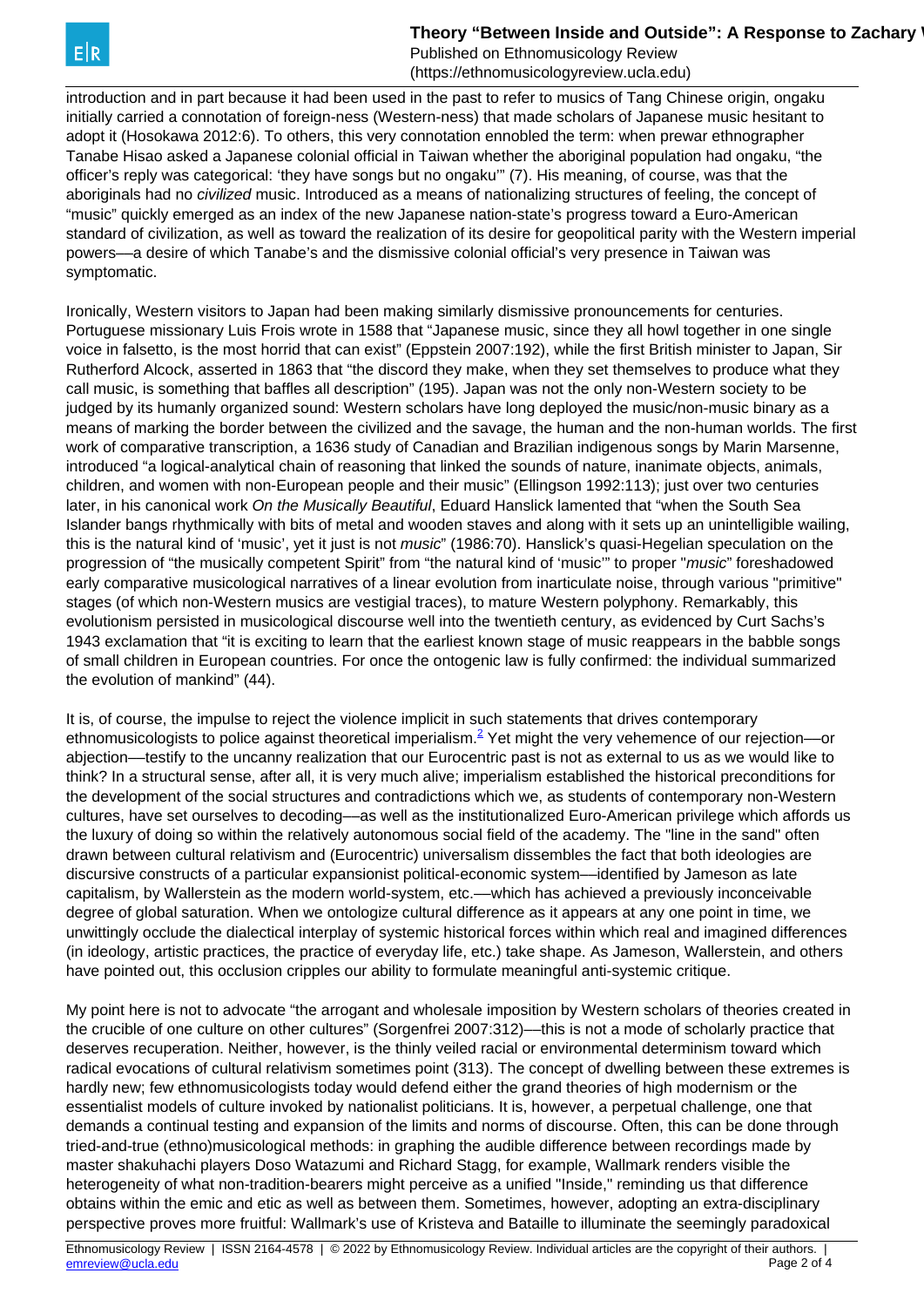<span id="page-2-0"></span>

Published on Ethnomusicology Review (https://ethnomusicologyreview.ucla.edu)

relationship between spiritual and aesthetic experience in the Fuke tradition demonstrates this admirably.

The paper's greatest strength, though, is not these deductions but the discursive framework through which it arrives at them: dialogue. If we are sincere in our desire to attune our disciplinary norms to the intellectual and artistic needs of a rapidly changing and increasingly multi-polar world, we should consider the benefit of treating the bearers of the musical traditions we study as interlocutors rather than 'informants'; as equally capable of theoretical and methodological inquiry as ourselves, and often invested in applying the fruits of their own intellectual journeys to their musical (and spiritual) practice. Interestingly, Kristeva's re-assessment of the self-Other distinction as the permutable trace of a continual interplay of internal and external forces rather than an a priori binary intersects with the dialogic model of ethnography adopted by Wallmark and other recent scholars. Dialogic ethnography, which assumes an ethical and intellectual (if not necessarily political or economic) parity with the tradition-bearer, seeks to give the Inside/Outside binary an in-between, a space of mediation. In this model, etic theory can be introduced into discourse less as an exegetical fiat than as an incitement to further dialogue and the collaborative creation of synthetic theory: I can testify, for example, to the tremendous contributions my Japanese and Indonesian interlocutors have made to my own understanding and application of Euro-American theoretical and methodological models, and am guessing Wallmark can say the same. At risk of courting the reader's abjection one last time with an epigrammatic cliché, perhaps the final place of theory in a developed work of dialogic ethnography can be glimpsed in the second half of a well-worn Zen aphorism: once you have seen the moon, you no longer need the finger.

## **References**

Doak, Kevin M. 1996. "Ethnic Nationalism and Romanticism in Early Twentieth-Century Japan." Journal of Japanese Studies 22(1):77-103.

Ellingson, Ter. 1992. "Transcription." In Ethnomusicology: An Introduction, edited by Helen Meyers, 110–52. New York: W.W. Norton and Company.

Eppstein, Ury. 2007. "From Torture to Fascination: Changing Western Attitudes to Japanese Music." Japan Forum 19(2):191-216.

Gutzwiller, Andreas. 1984. "The Shakuhachi of the Fuke-Sect: Instrument of Zen." World of Music 26(3):53-65.

Hanslick, Eduard. 1986 [1891]. On the Musically Beautiful. Translated by Geoffrey Payzant. Indianapolis: Hackett Publishing Company.

Hosokawa, Shuhei. 2012. "Ongaku." In Working Words: New Approaches to Japanese Studies. Berkeley: University of California, Berkeley Center for Japanese Studies.

Kikkawa, Eishi. 1984. Nihon ongaku no biteki kenkyuu [Research in the aesthetics of Japanese music]. Tokyo: Ongaku no tomo-sha.

Kristeva, Julia. 1982. Powers of Horror: An Essay on Abjection. Translated by Leon S. Raudiez. New York: Columbia University Press.

Rice, Timothy. 2010. "Disciplining Ethnomusicology: A Call for a New Approach." Ethnomusicology 54(2).

Sachs, Curt. 1943. The Rise of Music in the Ancient World. New York: W.W. Norton and Co. Inc.

Sorgenfrei, Carol Fisher. 2007. "Countering Theoretical Imperialism: Some Possibilities From Japan." Theatre Research International 32(3):312-324.

## **Notes**

[1](#page-2-0) According to Kikkawa (1984), the word ongaku was used as early as the eighth century to refer to music of Chinese origin (courtly gagaku). During the Edo period, it was picked up by theatre musicians to refer to gagaku-flavored sound effects used in Buddhist temple scenes, for the appearance of Chinese celestial nymphs, and other special scenes. Shamisen music and other popular musics, on the other hand, were referred to as ongyoku, a term which excluded religious genres, rural genres, children's songs, and other styles.